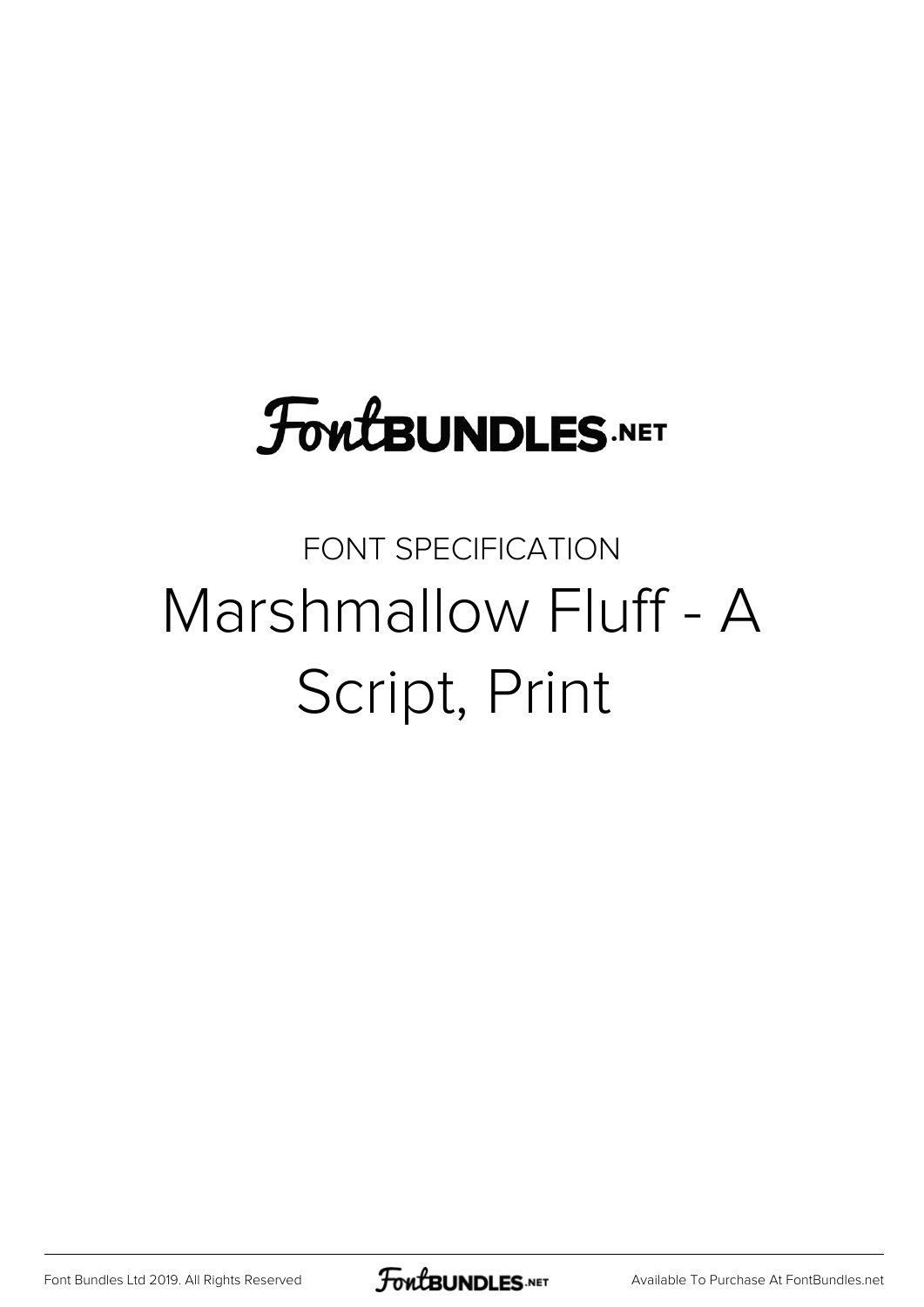#### CLN-MarshFluff3 - Regular

Uppercase Characters

### ABCDEFGHIJKLMNOP QRSTUVWXYZ

Lowercase Characters

abcdefghijklmnopqrst uvwxyz

Numbers

#### 0123456789

Punctuation and Symbols



All Other Glyphs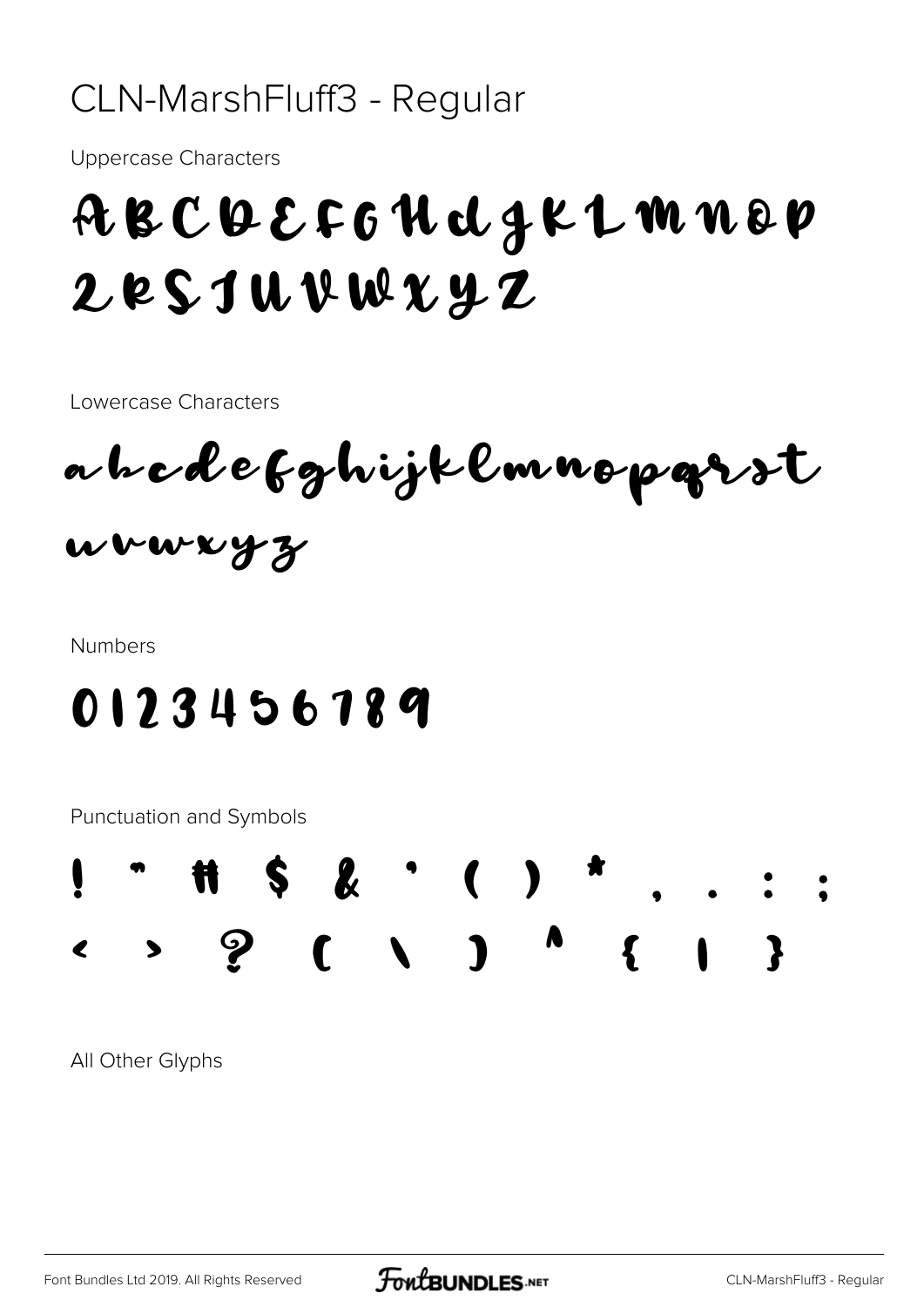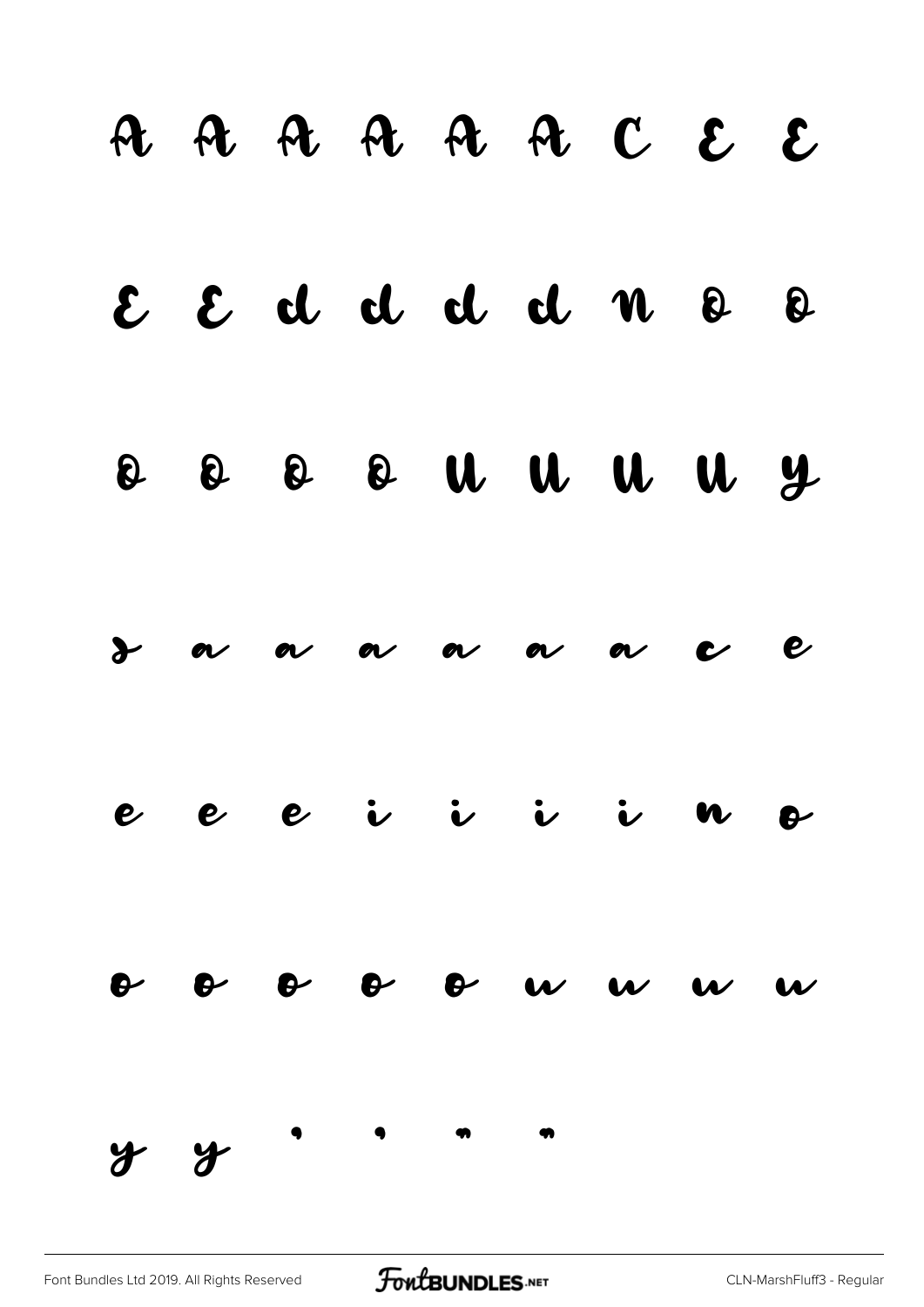

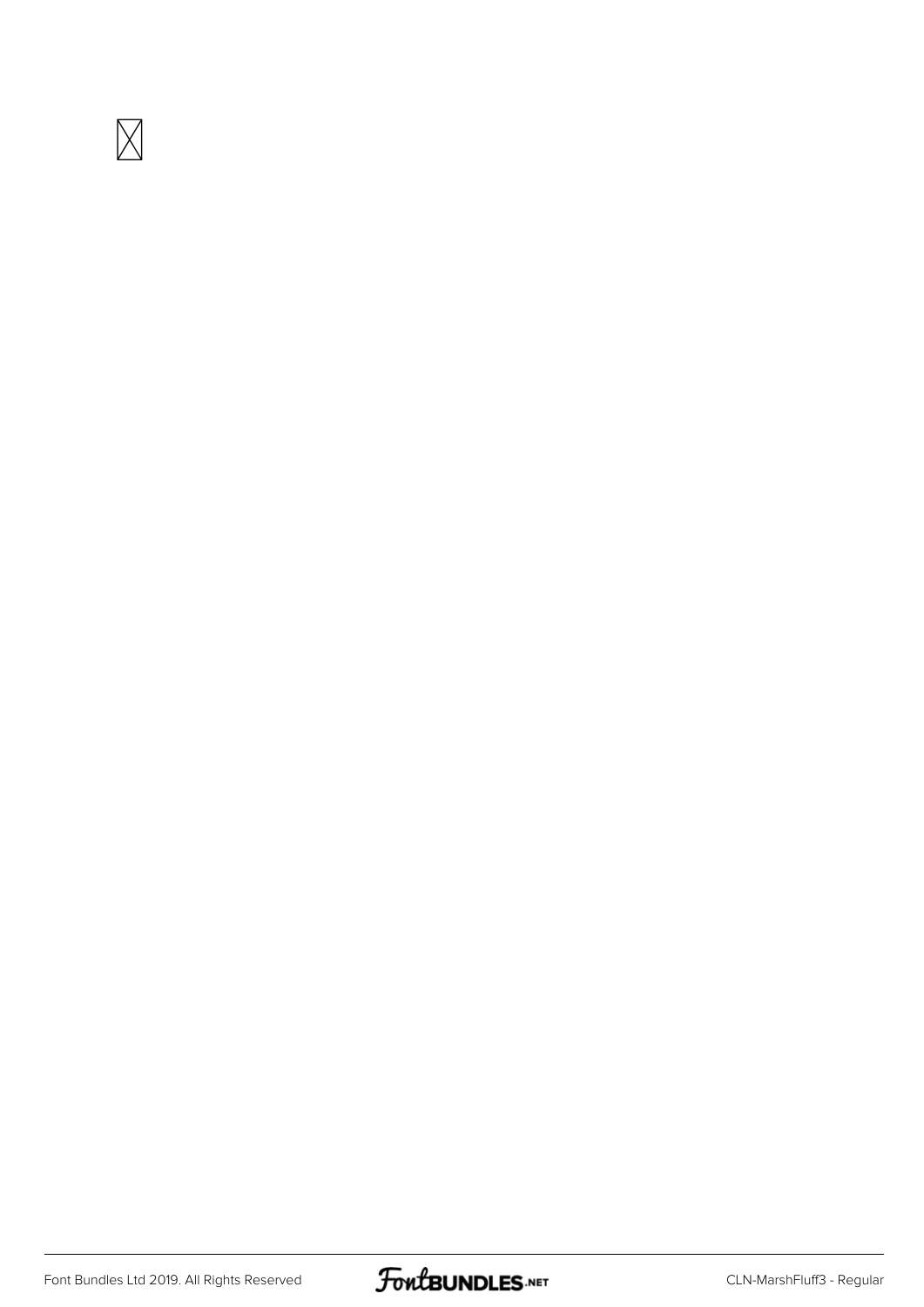#### CLN-MarshFluff1 - Regular

Uppercase Characters

### ABCDEFGHIJKLMNOPQRSTUVW XYZ

Lowercase Characters

## abcdefghijklmnopqrstuvwx  $yz$

Numbers

#### 0123456789

Punctuation and Symbols



All Other Glyphs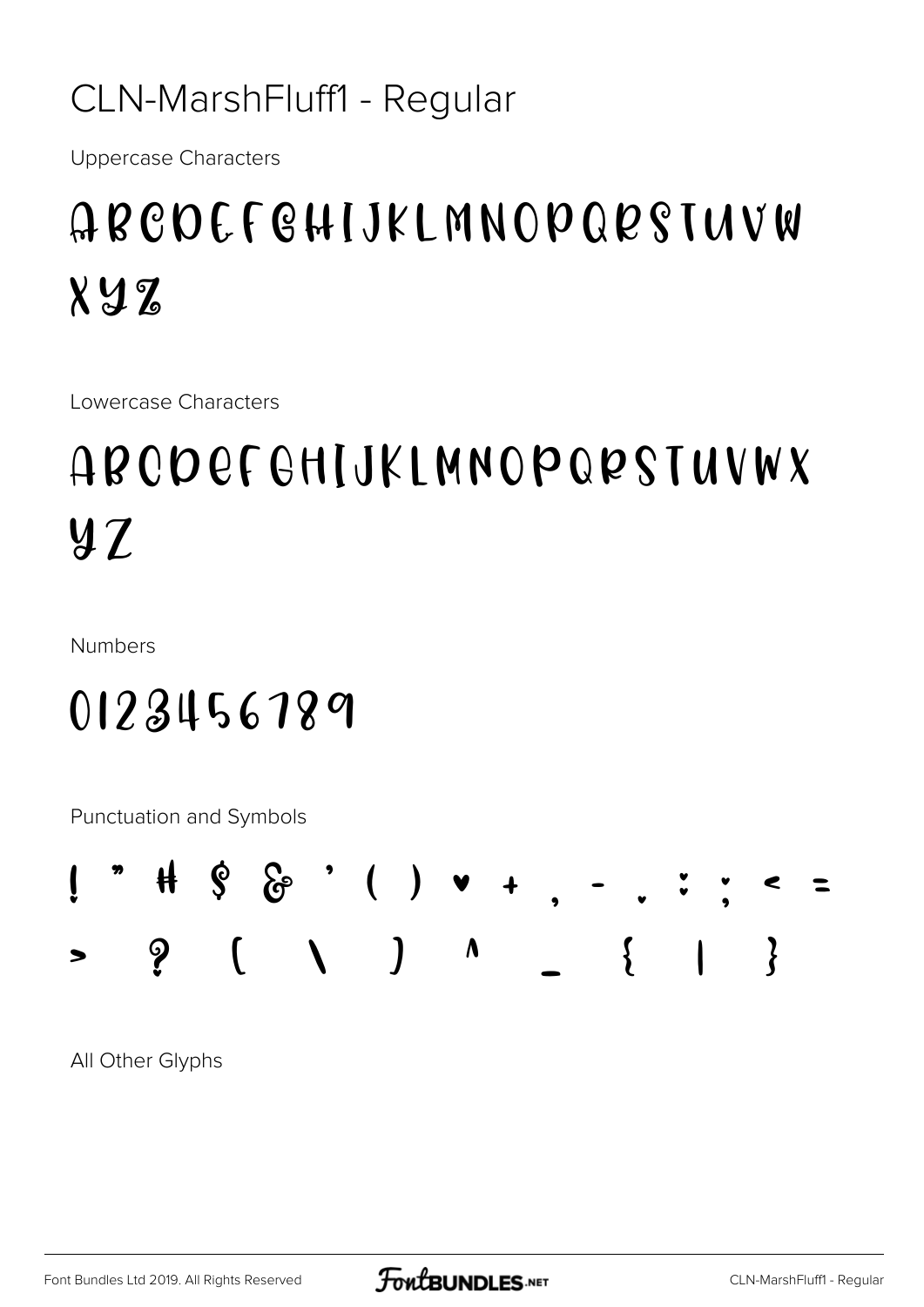|           |  | $\begin{array}{ccccccccccccccccc}\nA & A & A & A & A & B & C & E & E\n\end{array}$ |             |                        |
|-----------|--|------------------------------------------------------------------------------------|-------------|------------------------|
|           |  | $E E I I I N 0 0$                                                                  |             |                        |
|           |  | 0 0 0 0 0 0 0 0 0 0 9                                                              |             |                        |
|           |  | $S$ $A$ $A$ $A$ $A$ $A$                                                            | $\mathbf C$ | $\boldsymbol{\varrho}$ |
|           |  | <b>e e e i i i i n o</b>                                                           |             |                        |
|           |  | $0 0 0 0 0 0 0 0 0 0 0$                                                            |             |                        |
| y y ' ' " |  | Z                                                                                  |             |                        |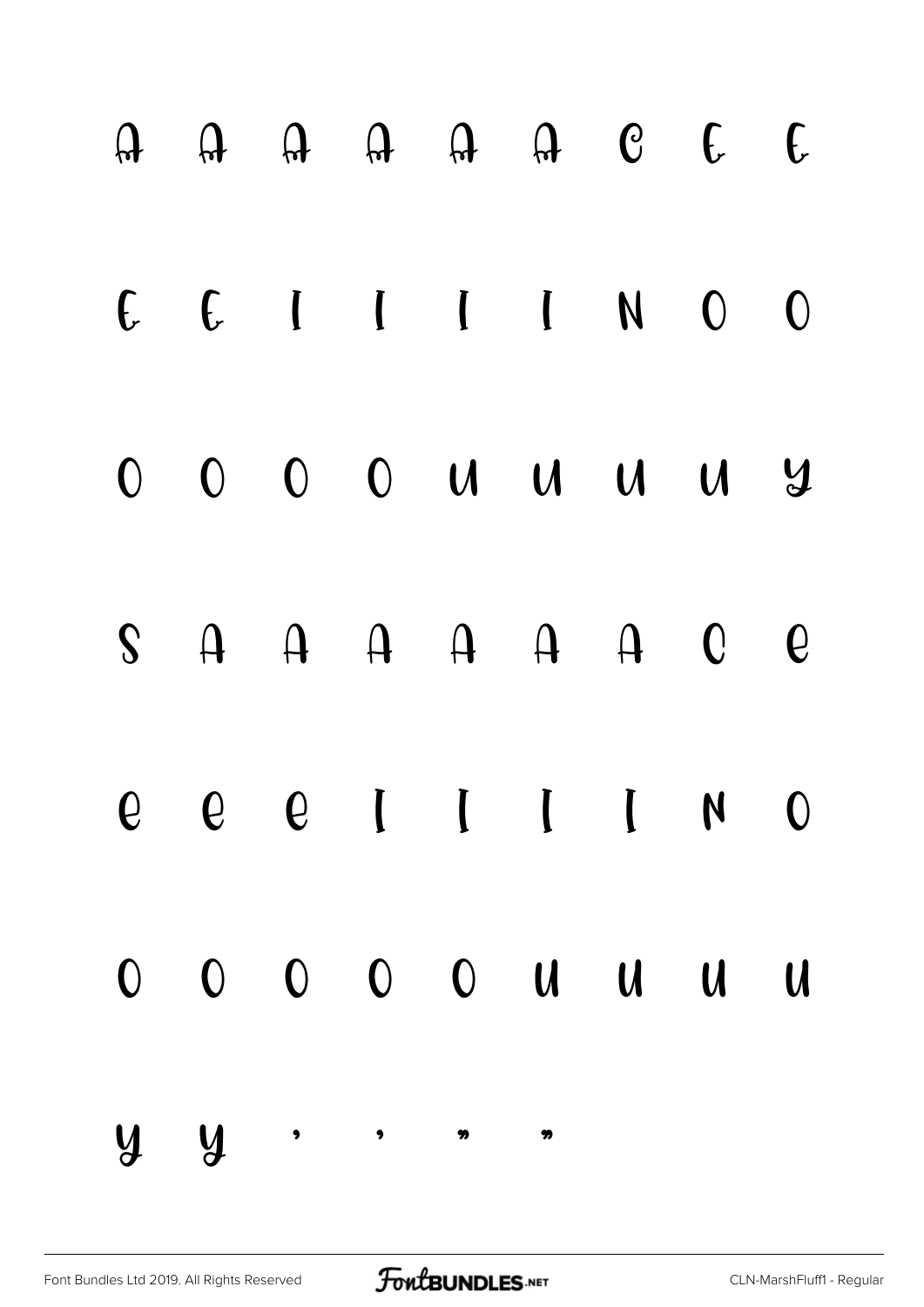

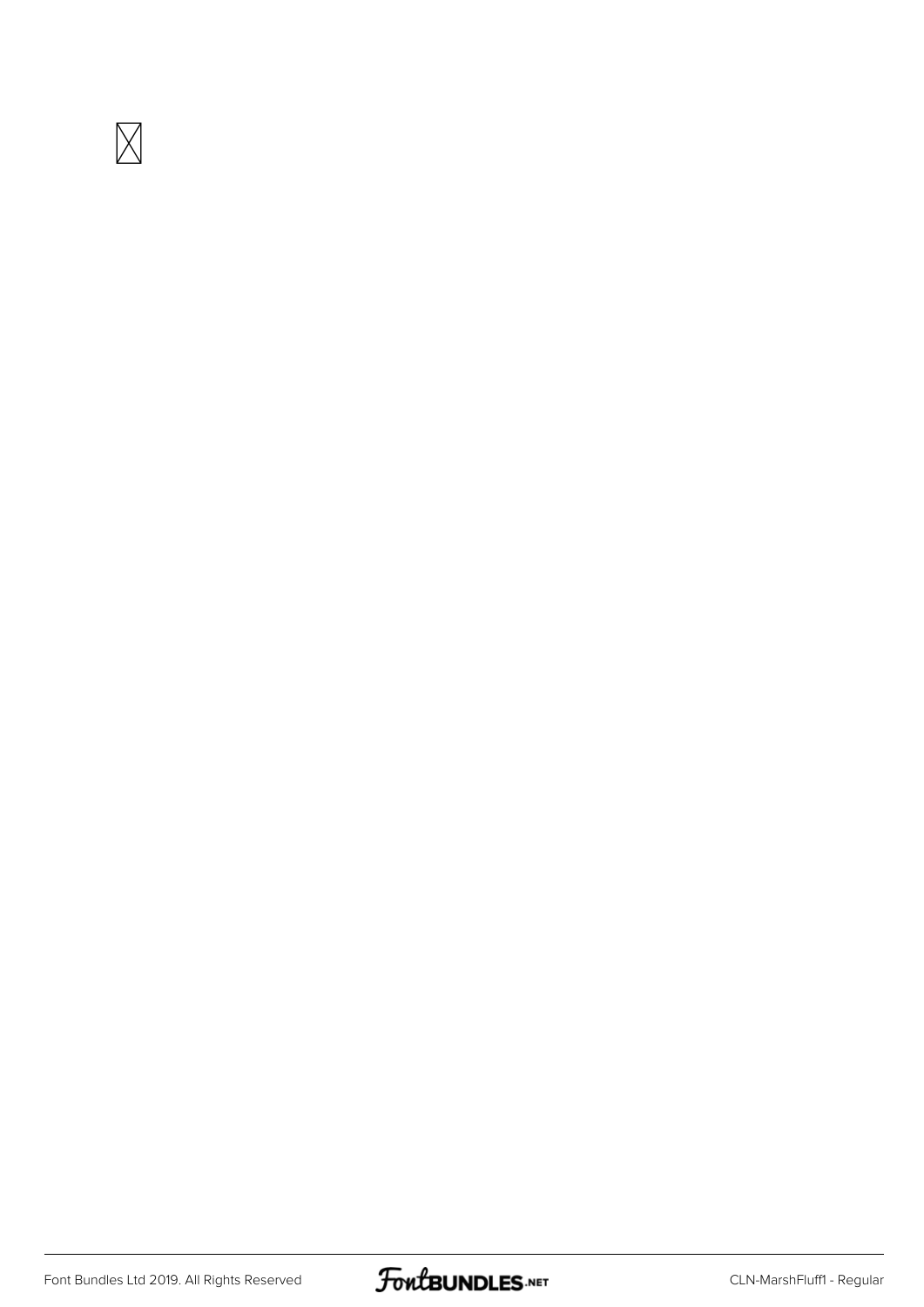#### CLN-MarshFluff2 - Regular

Uppercase Characters

ABCDEFGHIJKL  $m_{\infty} \otimes \mathbb{R}$   $\leq m_{\infty} \otimes \mathbb{R}$   $\leq m_{\infty} \otimes \mathbb{R}$ 

Lowercase Characters

 $a \otimes a$ <br> $a \otimes b$  $\mathscr{F} = \mathscr{F} \cup \mathscr{F}$  $\epsilon$ 

Numbers

 $Q$  is  $\rightarrow$   $\gamma$   $\beta$   $\rightarrow$   $\beta$   $\rightarrow$   $\gamma$   $\gamma$  w<sup>m</sup>

Punctuation and Symbols

All Other Glyphs